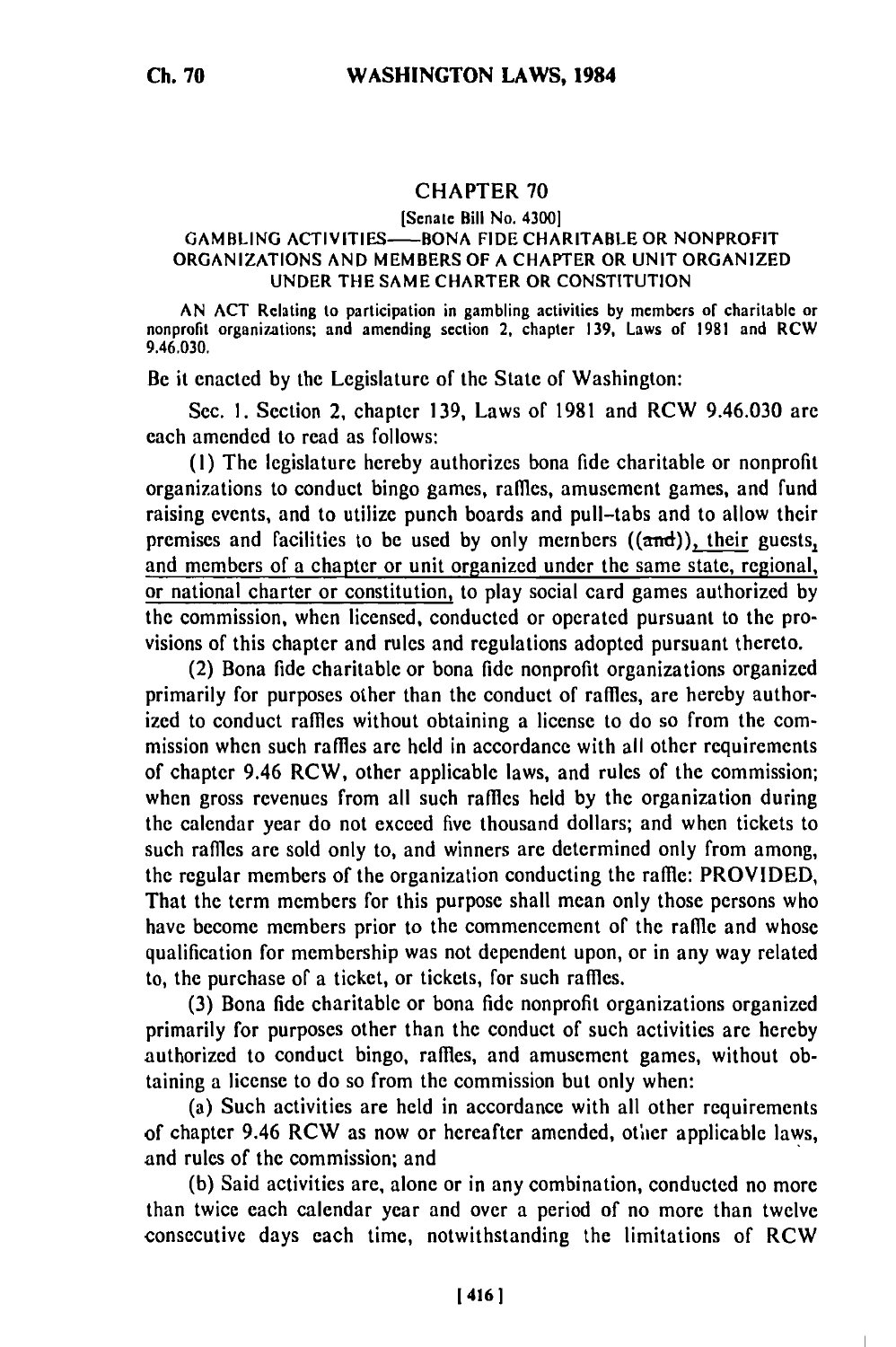9.46.020(2) as now or hereafter amended: PROVIDED, That a raffle conducted under this subsection may be conducted for a period longer than twelve days; and

(c) Only bona fide members of that organization, who **are** not paid for such services, participate in the management or operation of **the** activities; and

**(d)** Gross revenues to the organization from all the activities together  $((ddoes))$  do not exceed five thousand dollars during any calendar year; and

(e) **All** revenue therefrom, after deducting the cost of prizes and other expenses of the activity, is devoted solely to the purposes for which the organization qualifies as a bona fide charitable or nonprofit organization; and

**(f)** The organization gives notice at least five days in advance of the conduct of any of the activities to the local police agency of the jurisdiction within which the activities are to **be** conducted of the organization's intent to conduct the activities, the location of the activities, and the date or dates they will **be** conducted; and

**(g)** The organization conducting the activities maintains records for a period of one year from the date of the event which accurately show at a minimum the gross revenue from each activity, details of the expenses of conducting the activities, and details of the uses to which the gross revenue therefrom is put.

(4) The legislature hereby authorizes any person, association or organization operating an established business primarily engaged in the selling of food or drink for consumption on the premises to conduct social card games and to utilize punch boards and pull-tabs as a commercial stimulant to such business when licensed and utilized or operated pursuant to the provisions of this chapter and rules and regulations adopted pursuant thereto.

**(5)** The legislature hereby authorizes any person to conduct or operate amusement games when licensed and operated pursuant to the provisions of this chapter and rules and regulations adopted **by** the commission at such locations as the commission may authorize.

**(6)** The legislature hereby authorizes any person, association, or organization to conduct sports pools without a license to do so from the commission but only when the outcome of which is dependent upon the score, or scores, of a certain athletic contest and which is conducted only in the following manner:

(a) **A** board or piece of paper is divided into one hundred equal squares, each of which constitutes a chance to win in the sports pool and each of which is offered directly to prospective contestants at one dollar or less; and

**(b)** The purchaser of each chance or square signs his or her name on the face of each square or chance he or she purchases; and

(c) At some time not later than prior to the start of the subject athletic contest the pool is closed and no further chances in the pool are sold; and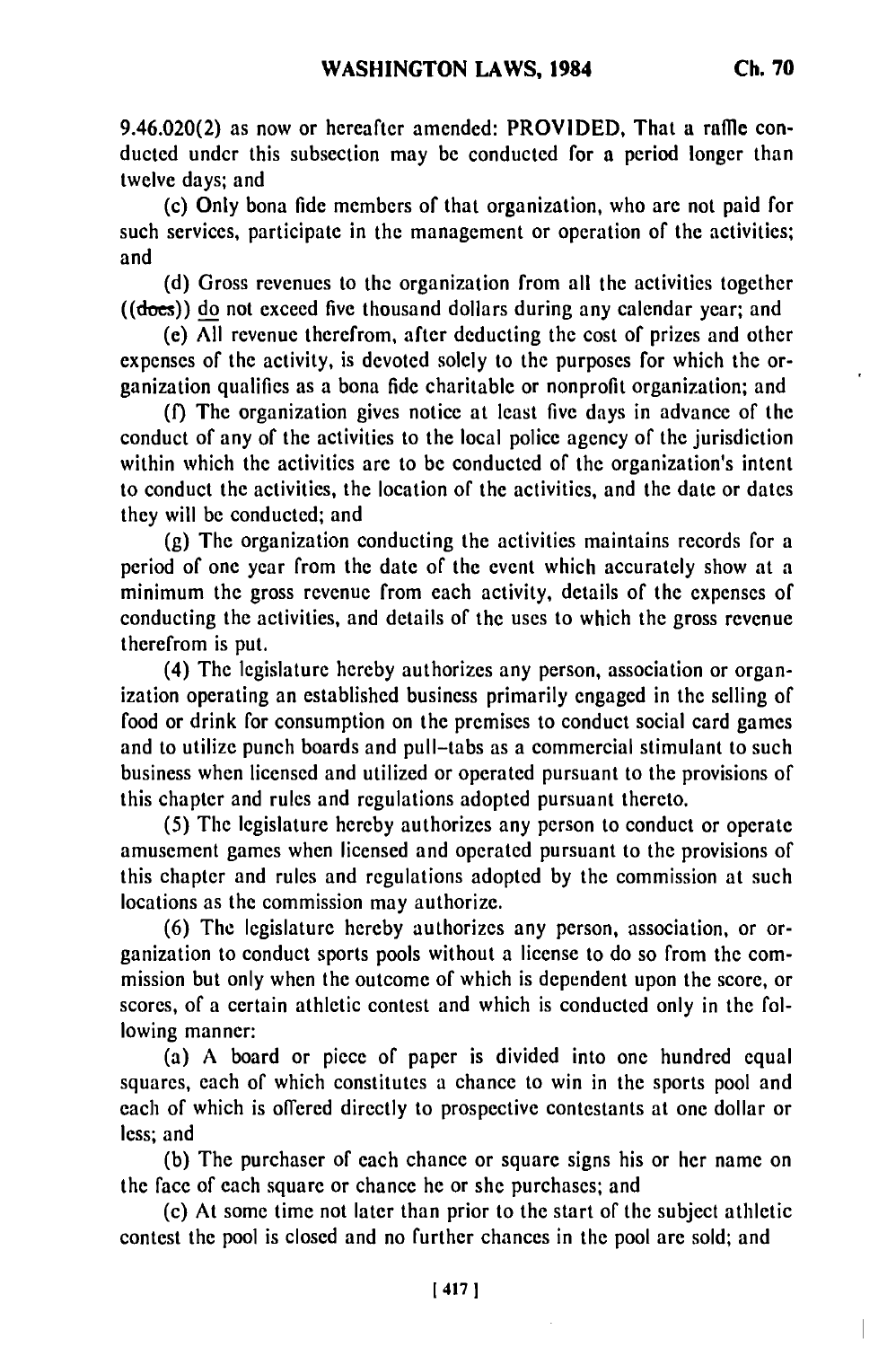**(d)** After the pool is closed a prospective score is assigned **by** random drawing to each square; and

**(c) All** money paid **by** entrants to enter the pool less taxes is paid out as the prize or prizes to those persons holding squares assigned the winning score or scores from the subject athletic contest; and

**(f)** The sports pool board is available for inspection **by** any person purchasing a chance thereon, the commission, or **by** any law enforcement agency upon demand at all times prior to the payment of the prize; and

**(g)** The person or organization conducting the pool is conducting no other sports pool on the same athletic event; and

(h) The sports pool conforms to any rules and regulations of the commission applicable thereto.

**(7)** The legislature hereby authorizes bona fide charitable or nonprofit organizations to conduct, without the necessity of obtaining a permit or license to do so from the commission, golfing sweepstakes permitting wagers of money, and the same shall not constitute such gambling or lottery as otherwise in this chapter prohibited, or **be** subject to civil or criminal penalties thereunder, but this only when the outcome of such golfing sweepstakes is dependent upon the score, or scores, or the playing ability, or abilities, of a golfing contest between individual players or teams of such players, conducted in the following manner:

(a) Wagers are placed **by** buying tickets on any players in a golfing contest to "win", "place" or "show" and those holding tickets on the three winners may receive a payoff similar to the system of betting identified as parimutuel, such moneys placed as wagers to **be** used primarily as winners proceeds, except moneys used to defray the expenses of such golfing sweepstakes or otherwise used to carry out the purposes of such organization; or

**(b)** Participants in any golfing contest(s) pay a like sum of money into a common fund on the basis of attaining a stated number of points ascertainable from the score of such participants, and those participants attaining such stated number of points share equally in the moneys in the common fund, without any percentage of such moneys going to the sponsoring organization; and

(c) Participation is limited to members of the sponsoring organization and their bona **fide** guests.

**(8)** The legislature hereby authorizes bowling establishments to conduct, without the necessity of obtaining a permit or license to do so, as a commercial stimulant, a bowling activity which permits bowlers to purchase tickets from the establishment for a predetermined and posted amount of money which tickets are then selected **by** the luck of the draw and the holder of the matching ticket so drawn has an opportunity to bowl a strike and if successful receives a predetermined and posted monetary prize: PROVIDED, That all sums collected **by** the establishment from the sale of tickets shall **be** returned to purchasers of tickets and no part of the proceeds